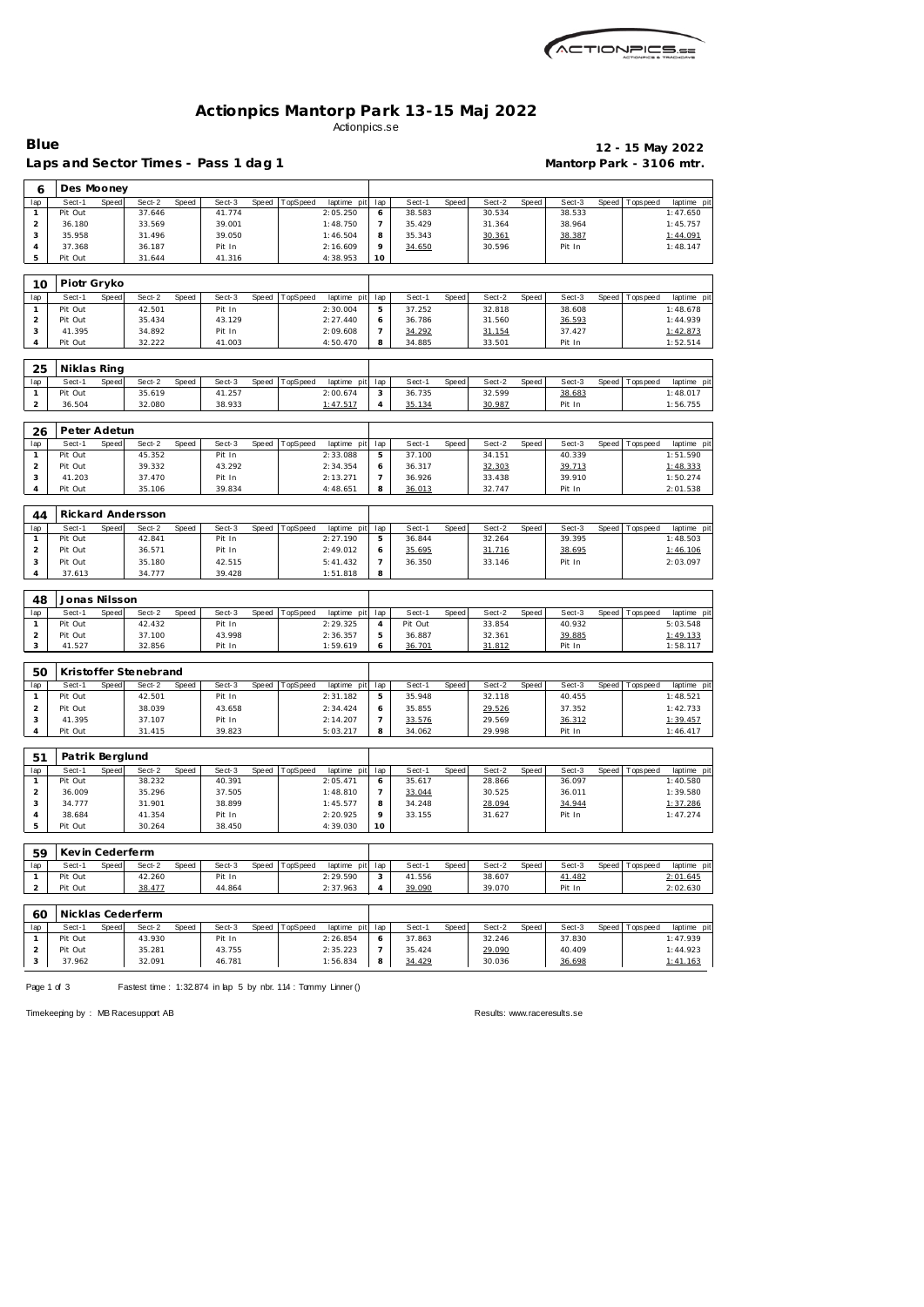

## **Actionpics Mantorp Park 13-15 Maj 2022** Actionpics.se

| <b>Blue</b>         |                         |       |                                      |       |                  |       |                |                         |                       |                  |       |                  |       |                          |       |             | 12 - 15 May 2022        |
|---------------------|-------------------------|-------|--------------------------------------|-------|------------------|-------|----------------|-------------------------|-----------------------|------------------|-------|------------------|-------|--------------------------|-------|-------------|-------------------------|
|                     |                         |       | Laps and Sector Times - Pass 1 dag 1 |       |                  |       |                |                         |                       |                  |       |                  |       | Mantorp Park - 3106 mtr. |       |             |                         |
| $\overline{4}$      | 50.883                  |       | 48.838                               |       | Pit In           |       |                | 2:30.974                | 9                     | 36.416           |       | 34.105           |       | Pit In                   |       |             | 2:01.661                |
| 5                   | Pit Out                 |       | 35.544                               |       | 41.692           |       |                | 3:14.898                | 10                    |                  |       |                  |       |                          |       |             |                         |
|                     |                         |       |                                      |       |                  |       |                |                         |                       |                  |       |                  |       |                          |       |             |                         |
| 72                  | Marcin Maguda<br>Sect-1 | Speed | Sect-2                               | Speed | Sect-3           | Speed | TopSpeed       |                         |                       | Sect-1           | Speed | Sect-2           | Speed | Sect-3                   | Speed |             |                         |
| lap<br>$\mathbf{1}$ | Pit Out                 |       | 44.807                               |       | Pit In           |       |                | laptime pit<br>2:33.750 | lap<br>5              | 38.879           |       | 33.636           |       | 40.800                   |       | Tops pee d  | laptime pit<br>1:53.315 |
| $\overline{2}$      | Pit Out                 |       | 37.063                               |       | 43.708           |       |                | 2:30.658                | 6                     | 37.320           |       | 33.730           |       | 41.230                   |       |             | 1:52.280                |
| 3                   | 40.309                  |       | 36.912                               |       | Pit In           |       |                | 2:15.437                | $\overline{7}$        | 37.657           |       | 32.100           |       | 38.877                   |       |             | 1:48.634                |
| 4                   | Pit Out                 |       | 34.528                               |       | 41.820           |       |                | 4:55.737                | 8                     | 37.457           |       | 32.826           |       | Pit In                   |       |             | 2:06.394                |
| 75                  |                         |       | Thomas Fagerholm                     |       |                  |       |                |                         |                       |                  |       |                  |       |                          |       |             |                         |
| lap                 | Sect-1                  | Speed | Sect-2                               | Speed | Sect-3           | Speed | TopSpeed       | laptime pit             | lap                   | Sect-1           | Speed | Sect-2           | Speed | Sect-3                   | Speed | Tops pee d  | laptime pit             |
| $\mathbf{1}$        | Pit Out                 |       | 39.712                               |       | Pit In           |       |                | 2:19.087                | 5                     | 40.621           |       | 33.879           |       | 42.722                   |       |             | 1:57.222                |
| $\overline{2}$      | Pit Out                 |       | 35.841                               |       | 43.297           |       |                | 2:26.620                | 6                     | 40.671           |       | 35.685           |       | 43.047                   |       |             | 1:59.403                |
| 3                   | 39.086                  |       | 36.717                               |       | Pit In           |       |                | 2:14.279                | $\overline{7}$        | 41.832           |       | 34.939           |       | 44.301                   |       |             | 2:01.072                |
| 4                   | Pit Out                 |       | 35.972                               |       | 43.353           |       |                | 5:04.123                | 8                     | 42.569           |       | 35.333           |       | Pit In                   |       |             | 2:07.536                |
| 76                  | Mikael Nilsson          |       |                                      |       |                  |       |                |                         |                       |                  |       |                  |       |                          |       |             |                         |
| lap                 | Sect-1                  | Speed | Sect-2                               | Speed | Sect-3           | Speed | TopSpeed       | laptime pit             | lap                   | Sect-1           | Speed | Sect-2           | Speed | Sect-3                   | Speed | T ops pee d | laptime pit             |
| $\mathbf{1}$        | Pit Out                 |       | 40.023                               |       | Pit In           |       |                | 2:17.125                | 5                     | 38.033           |       | 33.104           |       | 40.313                   |       |             | 1:51.450                |
| $\overline{2}$      | Pit Out                 |       | 36.659                               |       | 42.437           |       |                | 2:26.859                | 6                     | 36.910           |       | 31.578           |       | 39.528                   |       |             | 1:48.016                |
| 3<br>4              | 39.706<br>Pit Out       |       | 38.842<br>34.894                     |       | Pit In<br>42.976 |       |                | 2:19.651<br>4:48.881    | 7<br>8                | 36.417<br>36.220 |       | 31.650<br>32.486 |       | 38.589<br>Pit In         |       |             | 1:46.656<br>1:59.030    |
|                     |                         |       |                                      |       |                  |       |                |                         |                       |                  |       |                  |       |                          |       |             |                         |
| 77                  |                         |       | Peter Henningsson                    |       |                  |       |                |                         |                       |                  |       |                  |       |                          |       |             |                         |
| lap                 | Sect-1                  | Speed | Sect-2                               | Speed | Sect-3           | Speed | TopSpeed       | laptime pit             | lap                   | Sect-1           | Speed | Sect-2           | Speed | Sect-3                   | Speed | Tops pee d  | laptime pit             |
| $\mathbf{1}$        | Pit Out                 |       | 37.122                               |       | Pit In           |       |                | 2:14.563                | 5                     | 37.210           |       | 32.323           |       | 40.962                   |       |             | 1:50.495                |
| $\overline{2}$<br>3 | Pit Out<br>38.387       |       | 33.223<br>36.008                     |       | 41.221<br>Pit In |       |                | 2:35.455<br>2:15.771    | 6<br>$\overline{7}$   | 37.039<br>35.845 |       | 30.771<br>30.950 |       | 40.165<br>39.147         |       |             | 1:47.975<br>1:45.942    |
| 4                   | Pit Out                 |       | 33.436                               |       | 42.805           |       |                | 4:45.938                | 8                     | 35.495           |       | 30.710           |       | Pit In                   |       |             | 1:59.401                |
|                     |                         |       |                                      |       |                  |       |                |                         |                       |                  |       |                  |       |                          |       |             |                         |
| 94<br>lap           | Sect-1                  | Speed | Jan-Whilly Jansson<br>Sect-2         | Speed | Sect-3           | Speed | TopSpeed       | laptime pit             | lap                   | Sect-1           | Speed | Sect-2           | Speed | Sect-3                   | Speed | Tops pee d  | laptime pit             |
| $\mathbf{1}$        | Pit Out                 |       | 40.508                               |       | 47.909           |       |                | 2:19.440                | 5                     | 37.713           |       | 31.882           |       | 40.629                   |       |             | 1:50.224                |
| $\overline{2}$      | 41.698                  |       | 38.657                               |       | Pit In           |       |                | 2:24.785                | 6                     | 36.670           |       | 31.428           |       | 40.340                   |       |             | 1:48.438                |
| 3                   | Pit Out                 |       | 35.928                               |       | 42.396           |       |                | 4:13.646                | $\overline{7}$        | 39.021           |       | 36.874           |       | Pit In                   |       |             | 2:04.817                |
| 4                   | 38.409                  |       | 32.835                               |       | 41.341           |       |                | 1:52.585                | 8                     |                  |       |                  |       |                          |       |             |                         |
| 96                  | Mattias Lidin           |       |                                      |       |                  |       |                |                         |                       |                  |       |                  |       |                          |       |             |                         |
| lap                 | Sect-1                  | Speed | Sect-2                               | Speed | Sect-3           | Speed | TopSpeed       | laptime pit             | lap                   | Sect-1           | Speed | Sect-2           | Speed | Sect-3                   | Speed | T ops pee d | laptime pit             |
| $\mathbf{1}$        | Pit Out                 |       | 41.798                               |       | Pit In           |       |                | 2:30.807                | 5                     | 37.885           |       | 32.570           |       | 39.712                   |       |             | 1:50.167                |
| $\overline{2}$      | Pit Out                 |       | 36.038                               |       | 43.361           |       |                | 2:31.763                | 6                     | 36.857           |       | 30.976           |       | 38.363                   |       |             | 1:46.196                |
| 3                   | 42.055                  |       | 36.890                               |       | Pit In           |       |                | 2:09.603                | 7                     | 35.050           |       | 30.386           |       | 38.992                   |       |             | 1:44.428                |
| 4                   | Pit Out                 |       | 34.860                               |       | 42.653           |       |                | 5:05.989                | 8                     | 36.094           |       | 31.506           |       | Pit In                   |       |             | 1:58.656                |
| 98                  | Jan Erik Høiby          |       |                                      |       |                  |       |                |                         |                       |                  |       |                  |       |                          |       |             |                         |
| lap                 | Sect-1                  | Speed | Sect-2                               | Speed | Sect-3           |       | Speed TopSpeed | laptime pit             | lap                   | Sect-1           | Speed | Sect-2           | Speed | Sect-3                   | Speed | T ops pee d | laptime pit             |
| $\mathbf{1}$        | Pit Out                 |       | 45.049                               |       | Pit In           |       |                | 2:33.044                | 5                     | 37.060           |       | 31.483           |       | 38.299                   |       |             | 1:46.842                |
| $\overline{2}$<br>3 | Pit Out<br>40.540       |       | 38.256<br>35.605                     |       | 43.275<br>Pit In |       |                | 2:30.836<br>2:14.706    | 6<br>$\overline{7}$   | 34.864<br>35.424 |       | 30.899<br>30.498 |       | 37.493<br>37.441         |       |             | 1:43.256<br>1:43.363    |
| 4                   | Pit Out                 |       | 31.585                               |       | 40.877           |       |                | 4:43.905                | 8                     | 34.510           |       | 30.319           |       | Pit In                   |       |             | 1:47.447                |
|                     |                         |       |                                      |       |                  |       |                |                         |                       |                  |       |                  |       |                          |       |             |                         |
| 103                 | Douglas Harling         |       |                                      |       |                  |       |                |                         |                       |                  |       |                  |       |                          |       |             |                         |
| lap<br>$\mathbf{1}$ | Sect-1<br>Pit Out       | Speed | Sect-2<br>32.036                     | Speed | Sect-3<br>37.987 | Speed | TopSpeed       | laptime pit<br>1:55.855 | lap<br>$\overline{2}$ | Sect-1<br>34.165 | Speed | Sect-2<br>30.359 | Speed | Sect-3<br>Pit In         | Speed | Tops pee d  | laptime pit<br>5:21.332 |
|                     |                         |       |                                      |       |                  |       |                |                         |                       |                  |       |                  |       |                          |       |             |                         |
| 104                 | Knut Sjögren            |       |                                      |       |                  |       |                |                         |                       |                  |       |                  |       |                          |       |             |                         |
| lap                 | Sect-1                  | Speed | Sect-2                               | Speed | Sect-3           | Speed | TopSpeed       | laptime pit             | lap                   | Sect-1           | Speed | Sect-2           | Speed | Sect-3                   | Speed | Tops peed   | laptime pit             |
| $\mathbf{1}$        | Pit Out                 |       | 33.793                               |       | 45.652           |       |                | 2:07.380                | 5                     | 39.907           |       | 31.756           |       | 38.578                   |       |             | 1:50.241                |
| $\overline{2}$<br>3 | 39.791<br>Pit Out       |       | 37.101<br>31.436                     |       | Pit In<br>39.567 |       |                | 2:08.433<br>4:35.364    | 6<br>$\overline{7}$   | 35.311<br>36.914 |       | 31.771<br>32.082 |       | 37.577<br>Pit In         |       |             | 1:44.659<br>2:00.619    |
| 4                   | 39.086                  |       | 34.354                               |       | 40.843           |       |                | 1:54.283                | 8                     |                  |       |                  |       |                          |       |             |                         |
|                     |                         |       |                                      |       |                  |       |                |                         |                       |                  |       |                  |       |                          |       |             |                         |

Page 2 of 3 Fastest time : 1:32.874 in lap 5 by nbr. 114 : Tommy Linner ()

Timekeeping by : MB Racesupport AB Results:<www.raceresults.se>